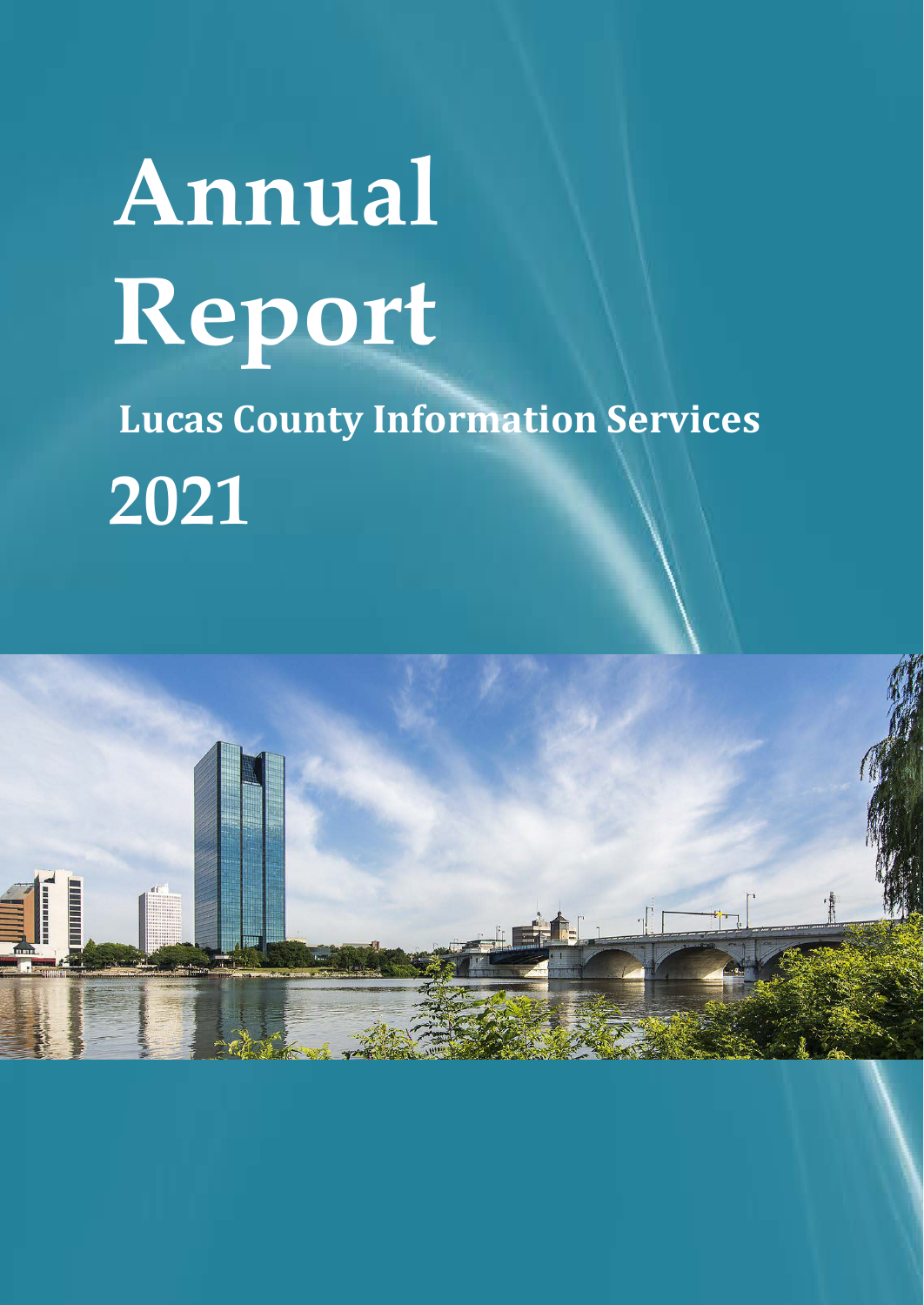# **LUCAS COUNTY DATA PROCESSING BOARD MEMBERS**

**Ms. Anita Lopez Auditor,** 

**Ms. Lindsay Webb County Treasurer**

**Mr. Bernie Quilter Clerk of Courts**

**Mr. Michael Ashford County Recorder**

**Mr. Timothy Monaco Board of Elections** 

**Judge David Lewandowski Domestic Relations Court**

**Mr. Mike Pniewski County Engineer**

**Secretary of the Board**

**Mr. Gary Byers County Commissioner**

**Judge Ian English Common Pleas Court**

**Ms. Lavera Scott Board of Elections**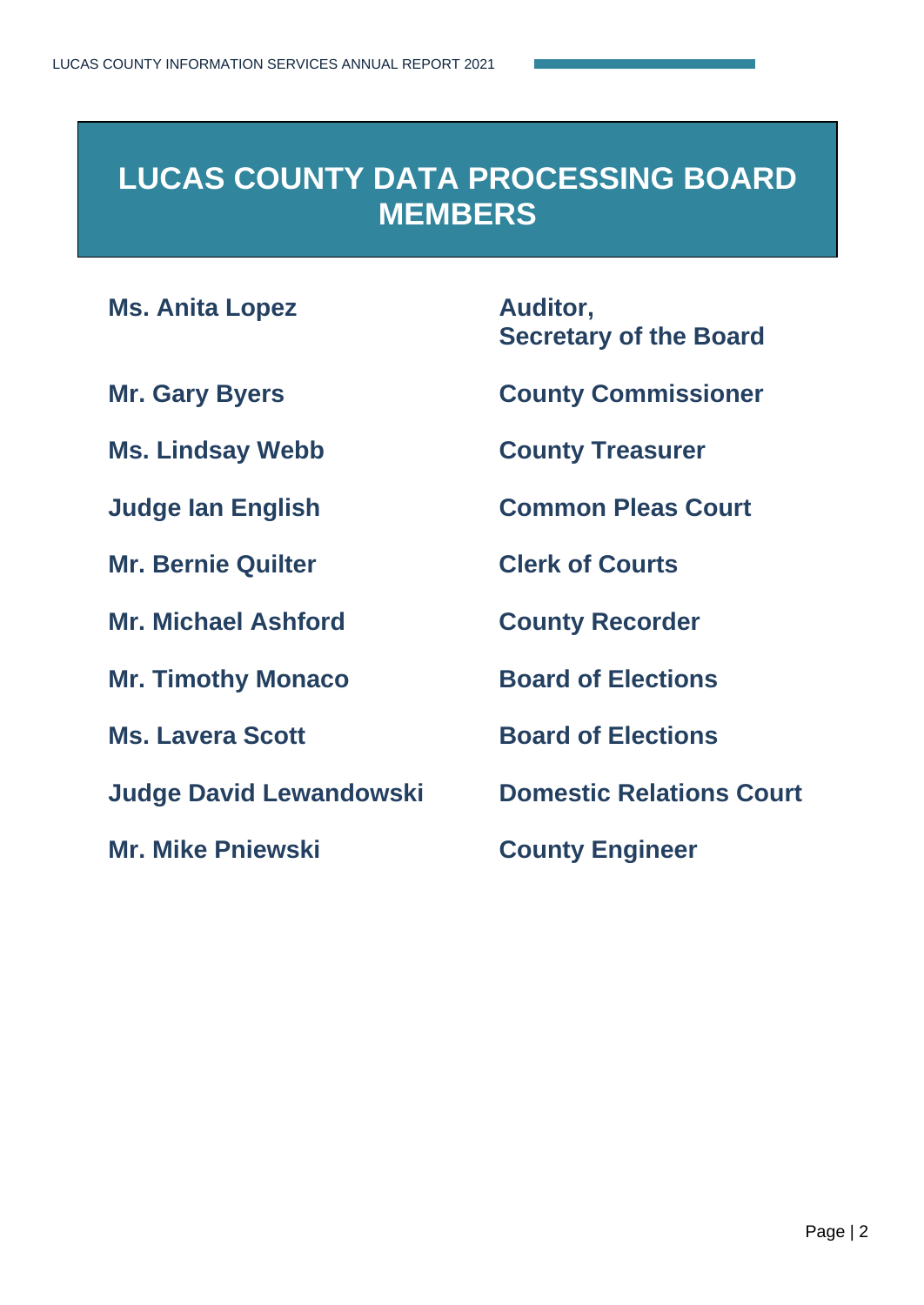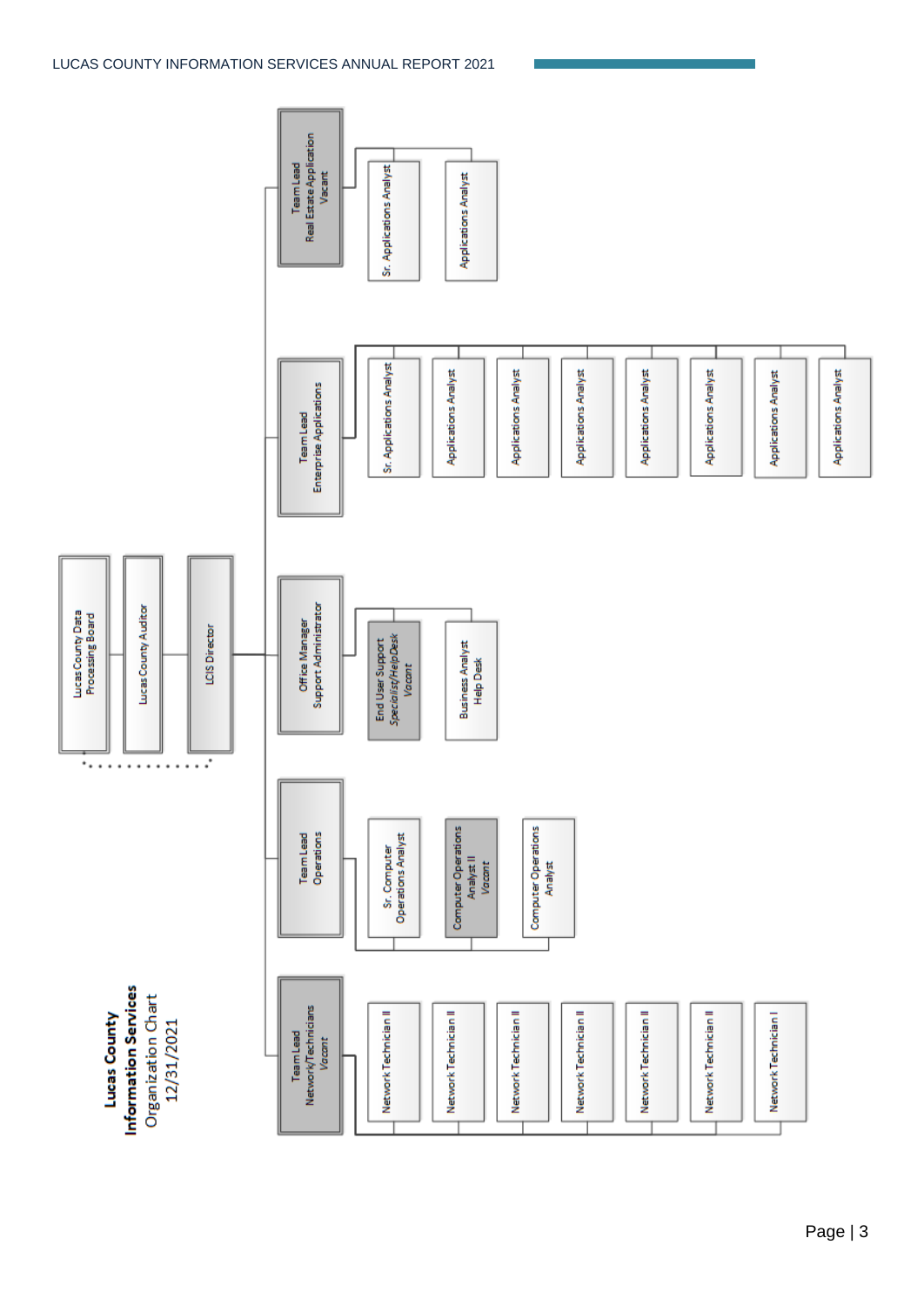### **Lucas County Information Services Staff**

#### **Management / Administrative Team**

| Alex Armstrong         |  |
|------------------------|--|
| <b>Karen Schnitkey</b> |  |

**Director Office Manager** 

#### **Enterprise Software Team**

| Gianni Carrero        | <b>Applications Team Lead</b>          |
|-----------------------|----------------------------------------|
| Chen Cao              | <b>Application Systems Analyst</b>     |
| <b>Shawn Russell</b>  | <b>Application Systems Analyst</b>     |
| Sandra Lewandowski    | <b>Application Systems Analyst</b>     |
| Joe Szyskowski        | <b>Application Systems Analyst</b>     |
| <b>James Volschow</b> | <b>Sr. Application Systems Analyst</b> |
| Udaya Sharma          | <b>Application Systems Analyst</b>     |
| <b>Michelle Weiss</b> | <b>Application Systems Analyst</b>     |
| Jeremiah Bauerschmidt | <b>Application Systems Analyst</b>     |
| <b>Scott Geffe</b>    | <b>Sr. Application Systems Analyst</b> |
| <b>Luis Martinez</b>  | <b>Application Systems Analyst</b>     |

#### **Data Center Team**

Kory Koepfer **Data Center Team Lead** Alan Mason Sr. Computer Operations Analyst Joshua Marks Computer Operations Analyst

#### **Network/Client Support Team**

Tony Bundy Network Services Technician II Walter Reed Network Services Technician II Ruby Nolen Network Services Technician II Chris Veitch Network Services Technician II Cherie Muetze Network Services Technician II Kevin King Network Services Technician II Chrissy Hart Network Services Technician I

#### **Administrative Support Team**

Karen Ramsey Business Analyst/Help Desk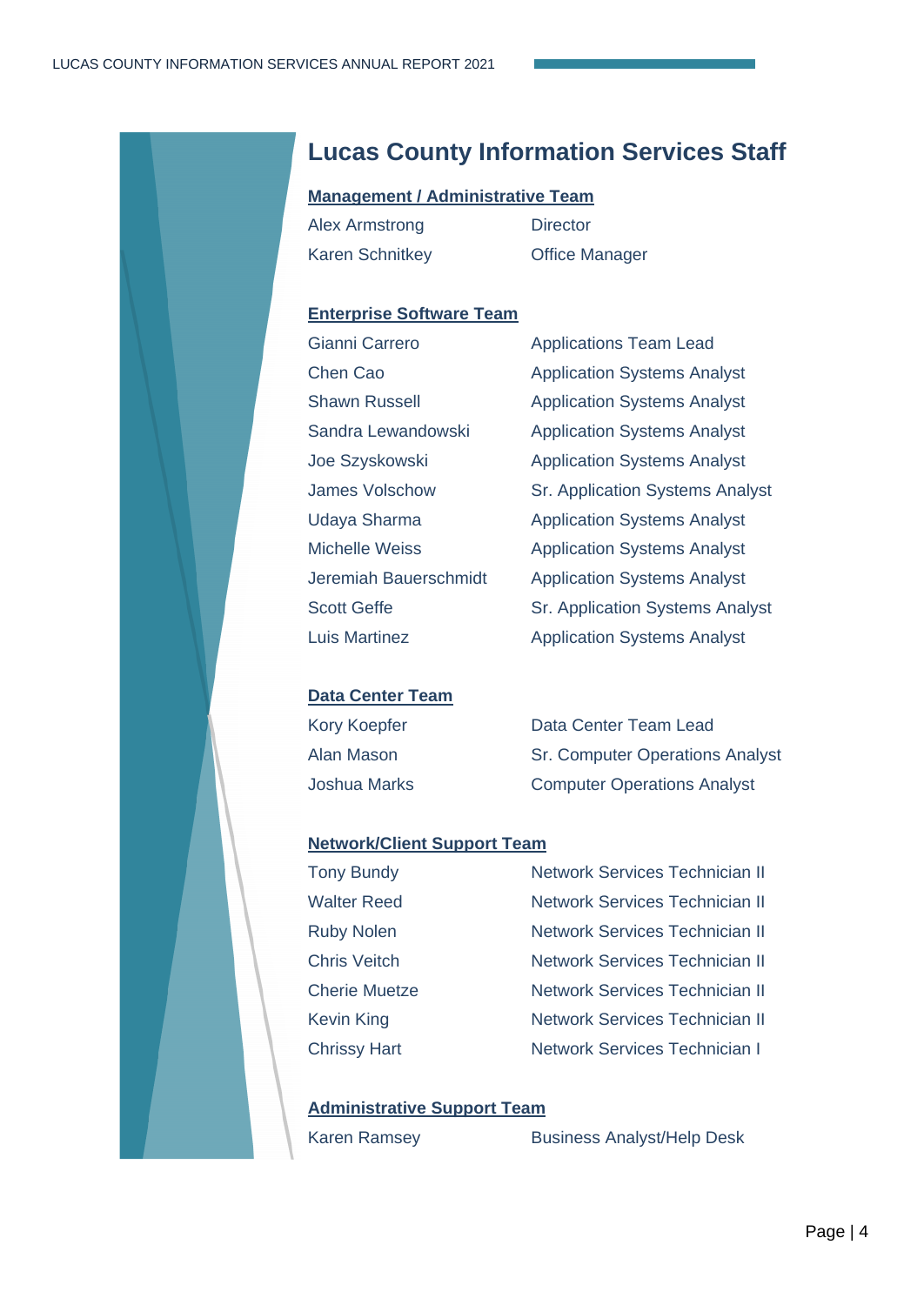# LUCAS COUNTY **Information Services**

# **LCIS Mission Statement**

The mission of the Lucas County Information Services Department (LCIS) is to provide innovative and effective solutions to achieve the county's service goals and objectives. Our technology philosophy will assist our department to guide and implement systems in the future. The goal of LCIS is to provide the highest quality of service in supporting the network infrastructure, client applications, client equipment and centralized computer systems. These goals will be accomplished through innovative technological leadership and the professionalism, knowledge and integrity of our staff.

# **LCIS Vision Statement**

LCIS delivers "best in practice" information technologies, which forms a foundation for all Lucas County government agencies and services. This foundation supports, improves, and scales to meet the county's business demands.

# **LCIS Diversity and Equity Statement**

LCIS is committed to fostering diversity and inclusion at all levels of our agency. It is a cornerstone of our values of high performance, integrity, trust, partnership, and protecting people and the infrastructure. We understand and support that hiring and retaining individuals with an array of talents, ideas and experiences propels the innovation that drives our success. A diverse workforce and inclusive culture help us strengthen processes and inspire creative solutions. We believe the attention given to diversity and inclusion enables us to be more agile, trustworthy and innovative.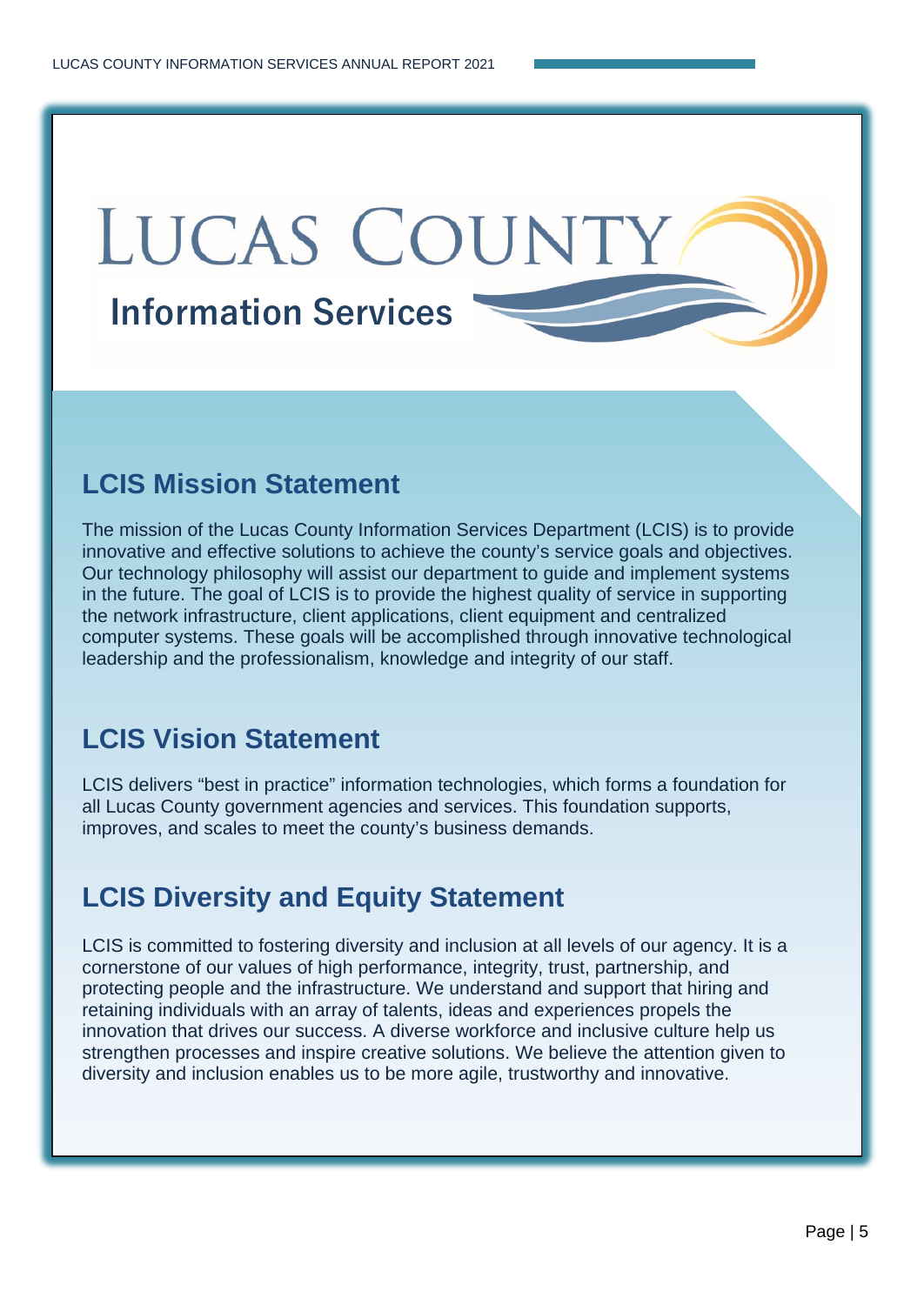# **LCIS Director**

**Under administrative oversight of the Lucas County Data Processing Board and Lucas County Auditor, the LCIS Director aligns IT objectives and programs to Lucas County objectives and strategies. The Director's primary role is to plan and implement IT initiatives, establish and enforce IT policies and procedures for ongoing support, and to maximize return on investment in IT technologies through shared services and partnerships. The following teams operate under the direction of the LCIS Director:**









#### **Network Technology:**

Daily focus is providing end user hardware and software support as well as access to data storage, deployment and management of our secured networks.

#### **Data Center:**

Tasked with building, maintaining, monitoring and securing datacenter(s), its servers and equipment resources, and provide data redundancy/recoverability as necessary.

#### **Enterprise Software:**

The systems and development staff consists of project managers, analysts and developers in the functional areas of Enterprise Resource Planning (ERP), tax accounting & collections, and enterprise solutions via web technologies.

#### **Administration:**

Responsibilities include fiduciary, contract management, HR, payroll, project management, assist with agency IT purchasing needs, maintain help desk and administrative functions to streamline the department to operate efficiently and productively.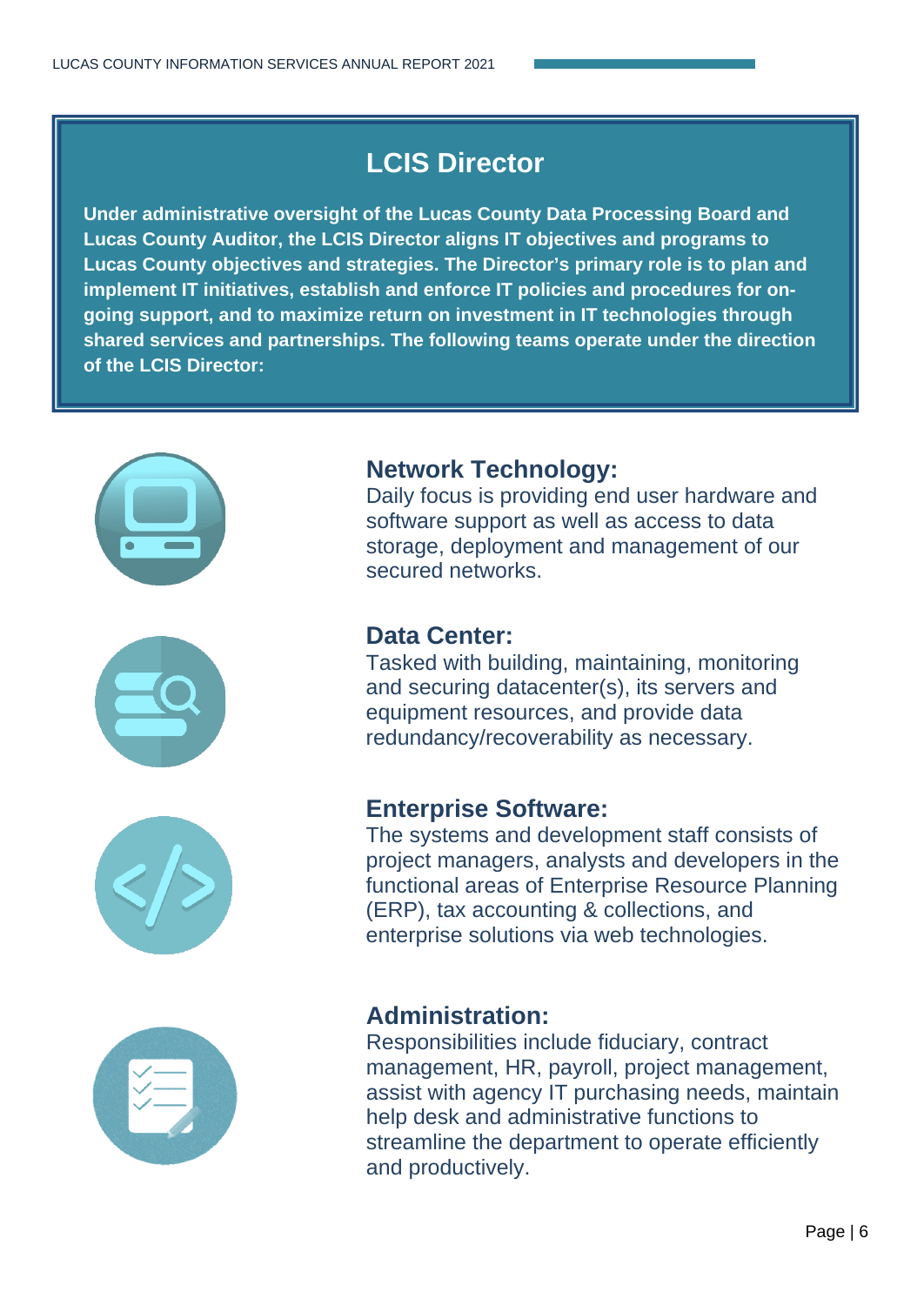# **The Network Technology Team**

#### **Key Accomplishments in 2021**

- $\checkmark$  Responded to 3683 requests for technical support
- $\checkmark$  Installed 196 desktops and 242 laptops/tablets
- $\checkmark$  Maintained Internet Security via the Web Security Appliances
- $\checkmark$  Completed first phase of Active Directory Password security
- $\checkmark$  Completed first phase of Shared Services network design and implementation
- $\checkmark$  Replaced PCs and monitors via the PC Upgrade Project
- $\checkmark$  Assisted with the implementation of security awareness training program
- $\checkmark$  Assisted the Board of Elections with State Network Security Directives
- $\checkmark$  Deployed guest wireless for non-Lucas County employees
- $\checkmark$  Deployed wireless access for Sheriff staff in the Domestic Relations Court
- $\checkmark$  Increased security for the FTP connection
- $\checkmark$  Completed standing up the new data center fabric

- $\checkmark$  Continue to expand wireless coverage
- $\checkmark$  Increase security standards with MFA on VPN
- $\checkmark$  Increase network security across the county network
- $\checkmark$  Begin second phase of Active Directory Password security
- Upgrade network cameras, expand access points, plan MDF/IDF wall jack labeling
- $\checkmark$  Expansion of Web Security Appliances and continued implementation of HTTPS filtering/decryption
- $\checkmark$  Continue migration of Novell server shares to Windows server platform
- $\checkmark$  Complete second phase of Shared Services network design and implementation
- $\checkmark$  Continue implementation of JFS Public Wi-Fi access at Shared Services
- $\checkmark$  Continue to replace PCs and monitors via the PC Upgrade Project
- $\checkmark$  Assist in the planning and deployment of a new county email system
- $\checkmark$  Investigate Mobile Device Management solutions for the Enterprise
- $\checkmark$  Continue to assist Board of Elections with State Network Security Directives.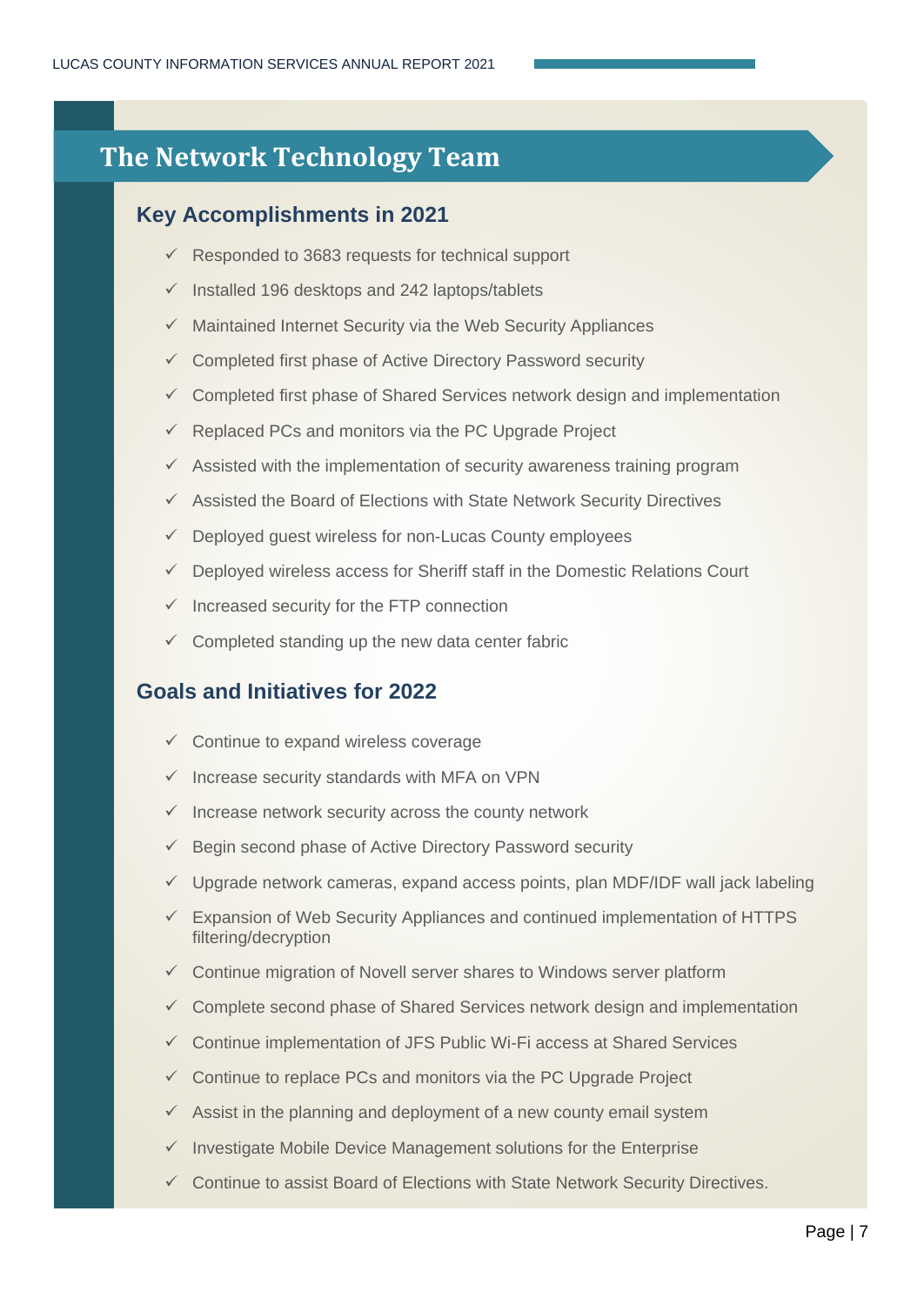## **The Data Center Team**

#### **Key Accomplishments in 2021**

- $\checkmark$  Assisted engineers with the planning and design of new LCIS datacenter
- $\checkmark$  Deployed new Geographic Information System (GIS) servers for both auditor and engineers departments and assisted in upgrades to provide additional software capabilities and enhancements
- $\checkmark$  Identified and decommissioned legacy servers to free up space and resources and reduce potential vulnerabilities
- $\checkmark$  Continue to provide backup/restore solution support for county departments
- $\checkmark$  Assisted in the completion of courts CMS system/server upgrade, move, and decommissioning of equipment
- $\checkmark$  Assisted implementation team with the ERP upgrade project
- $\checkmark$  Assisted end user support groups in identifying and restoring lost data from PCs and servers
- $\checkmark$  Assisted ERP group with tax updates and ACA transfers into our current production environment
- $\checkmark$  Assisted in the planning and replacement of outdated UPS, protecting equipment power loads at datacenter

- $\checkmark$  Continue prepping for and then execution of datacenter and equipment move into new location
- $\checkmark$  Build and deploy new vHost and servers to support the needs of county agencies
- $\checkmark$  Assist in the final deployment and go-live of new ERP environment
- $\checkmark$  Complete implementation of new enterprise database server and begin migrating databases
- $\checkmark$  Assist in the upgrades to County Auditor's tax accounting system
- $\checkmark$  Organize and plan for the decommissioning of server/datacenter equipment based on their function and supported lifecycle
- $\checkmark$  Testing of archival retrieval solution for legacy ERP and financial systems
- $\checkmark$  Assist in the planning and deployment of a new county email system
- $\checkmark$  Planning for our next enterprise backup and SAN upgrade solution and improving upon our current disaster recovery strategies
- $\checkmark$  Participate in the planning and implementation of the Cyber Security Response Team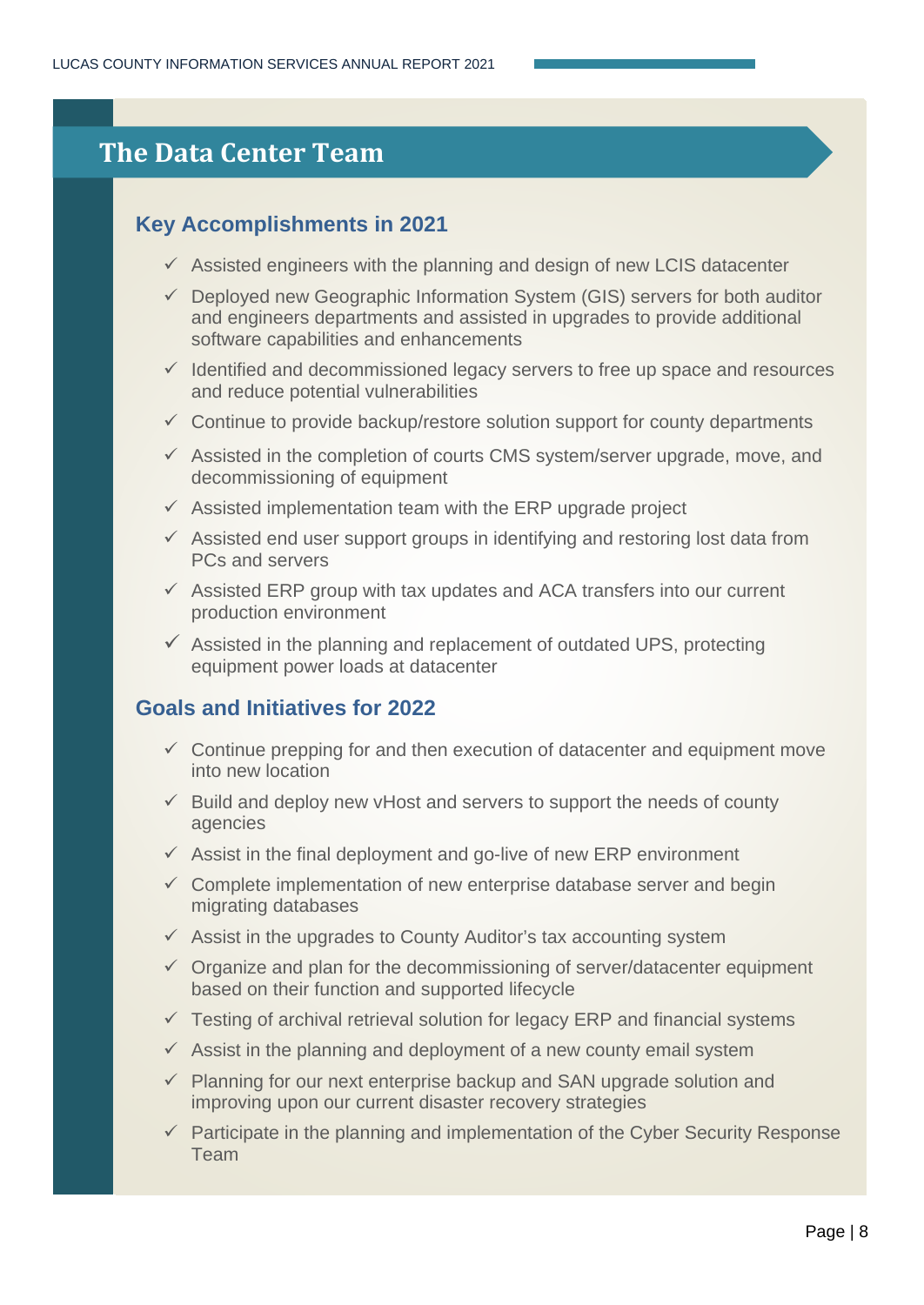### **The Enterprise Software Team**

#### **Key Accomplishments in 2021**

- $\checkmark$  Continued support of 68 internally developed, ERP, Real Estate, and Imaging applications
- $\checkmark$  Implemented Multi Factor Authentication on Oracle Cloud environments
- $\checkmark$  Completed tax and regulatory updates for PeopleSoft HCM
- $\checkmark$  Created electronic document delivery application for the Court of Appeals
- $\checkmark$  Upgraded AREIS software
- $\checkmark$  Developed new interface between updated Juvenile Court case management system and our imaging system
- $\checkmark$  Completed the migration of applications to a new web server
- $\checkmark$  Received OnBase API Certification
- $\checkmark$  Assisted with the implementation of our Oracle HCM Cloud environment

- $\checkmark$  Collaborate with the implementation partner in the HCM upgrade project and reach our go-live milestone
- $\checkmark$  Continue report and interface development for our Oracle HCM product
- $\checkmark$  Assist with the completion of tax and regulatory updates for PeopleSoft HCM
- $\checkmark$  Continue support of internally developed and off the shelf applications
- $\checkmark$  Begin upgrade of our OnBase imaging software
- $\checkmark$  Assist in the planning and deployment of a new county email system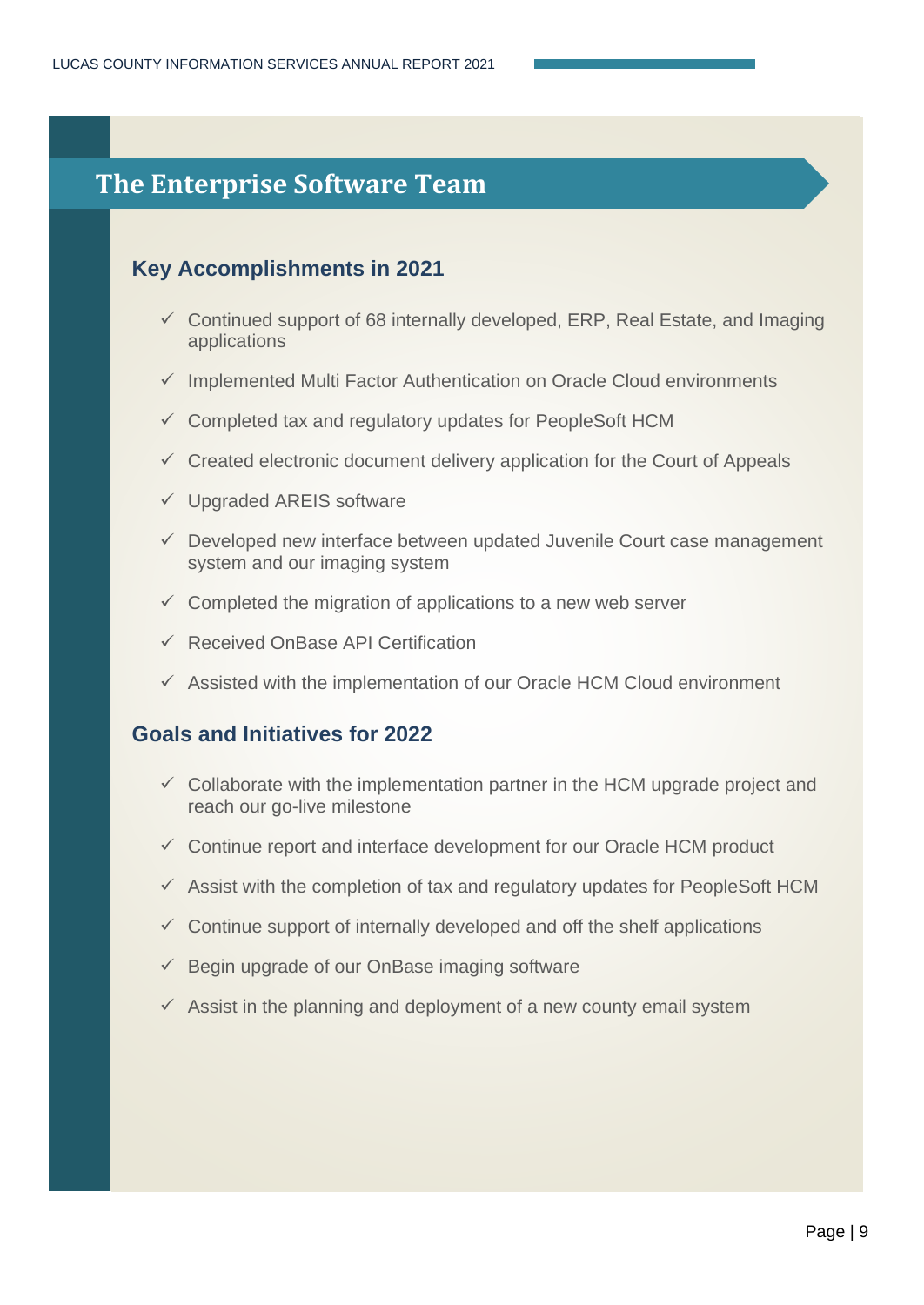# **The Administrative Team**

#### **Key Accomplishments in 2021**

- $\checkmark$  Completed quotes, review and approval of 160 checklists for county agency IT purchases
- $\checkmark$  Maintained Lucas County web site and assisted agencies with web page updates
- $\checkmark$  Completed the State of Ohio IT audit for 2020
- $\checkmark$  Implemented a county wide anti-phishing and security awareness training program
- $\checkmark$  Assisted with Data Processing Board Policy sub-committee and development of IT policies and procedures
- $\checkmark$  Completed web site upgrade project for County Engineer
- $\checkmark$  Developed work order standards policy and procedures for LCIS teams to promote efficiency and improve the customer's experience
- $\checkmark$  Managed ERP Project purchases and payments
- $\checkmark$  Hired/on-boarded one Network Technician and one Applications Analyst

- $\checkmark$  Assist with and complete State of Ohio IT audit for 2021
- $\checkmark$  Continue to implement county wide anti-phishing and security awareness testing and training campaigns
- $\checkmark$  Hire/onboard new Admin Support, Operations, Network and Enterprise software staff
- $\checkmark$  Provide support to county agencies with IT approvals and purchases
- $\checkmark$  Assist the Data Processing Board Policy sub-committee with development of IT policies and procedures
- $\checkmark$  Assist in the implementation of the Cyber Security Response Team
- $\checkmark$  Assist in the planning and deployment of a new county email system
- $\checkmark$  Assist with county web site upgrade project
- $\checkmark$  Maintain policies and procedures to streamline LCIS to operate efficiently and productively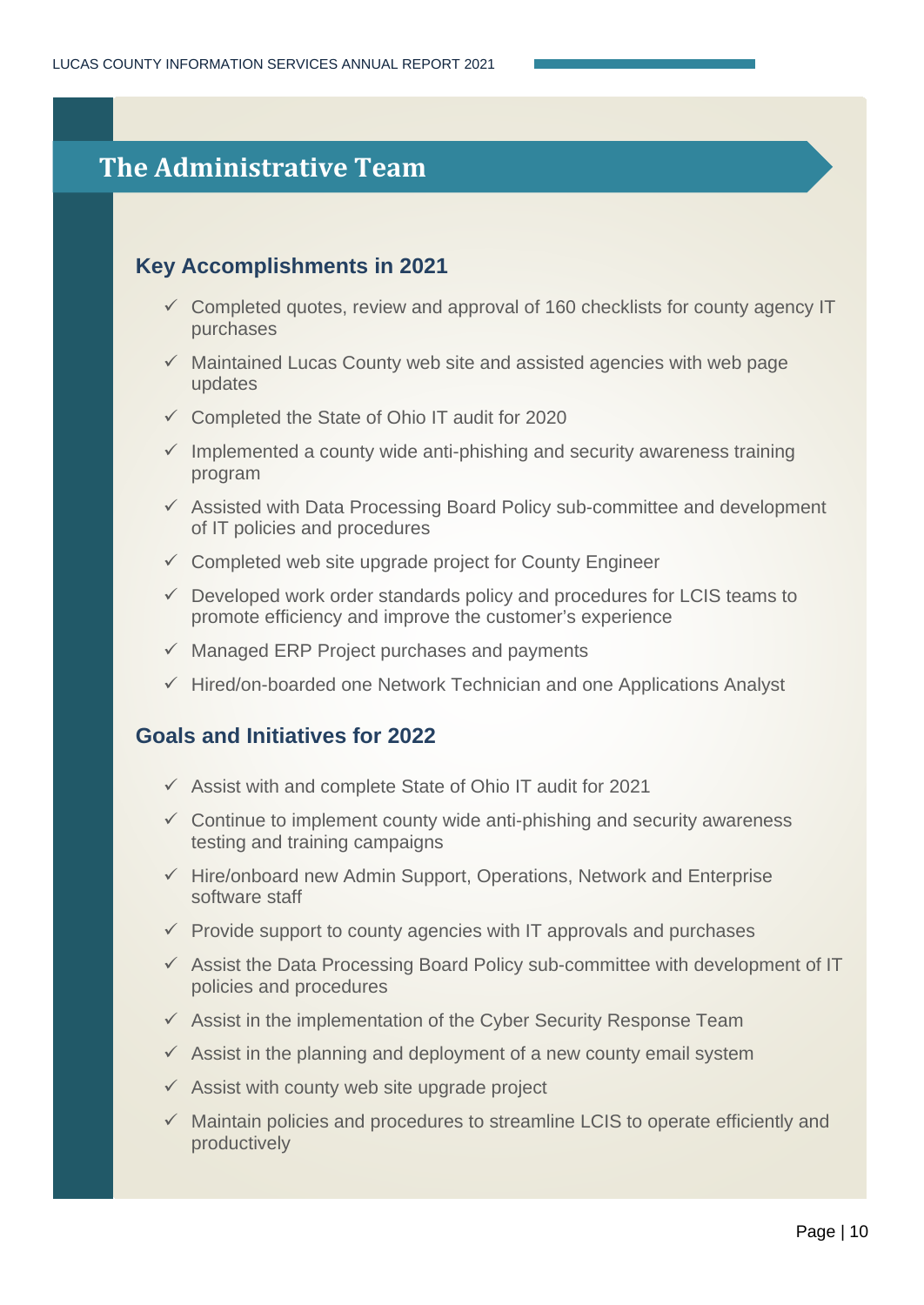

# **2021 Budget Development**

LCIS senior staff continue to evaluate the financial resources needed in order to enable cost containment throughout Lucas County and its agencies by placing an emphasis on information technology solutions delivered on an enterprise level.

2021 continued to present a new set of challenges with the world wide pandemic and subsequent supply chain constraints. Despite these roadblocks, LCIS was able to continue to provide a high level of service to Lucas County agencies. The following outline presents the steps that LCIS senior management utilized in the development and management of our 2021 operating plan.

# **Operating Plan Approach**

- $\triangleright$  Focus is on cost containment and meeting budgetary requirements set by the Office of Management and Budget and County Administration.
- $\triangleright$  Concentration on key projects and production support of mission critical systems.
- Focus on reducing server hardware needs and corresponding support contracts through virtualization and 3<sup>rd</sup> party support providers.
- $\triangleright$  Reduction of application support commitments through purchased solutions.
- $\triangleright$  Focus on an enterprise shared services model wherever possible.
- $\triangleright$  Leverage enterprise-class solutions whenever possible to ensure future scalability and flexibility to allow for more agile environments and reduction of duplicated effort.
- $\triangleright$  Leverage supplier relationships to take advantage of lowest cost support and equipment pricing while minimizing the delivery constraints whenever possible.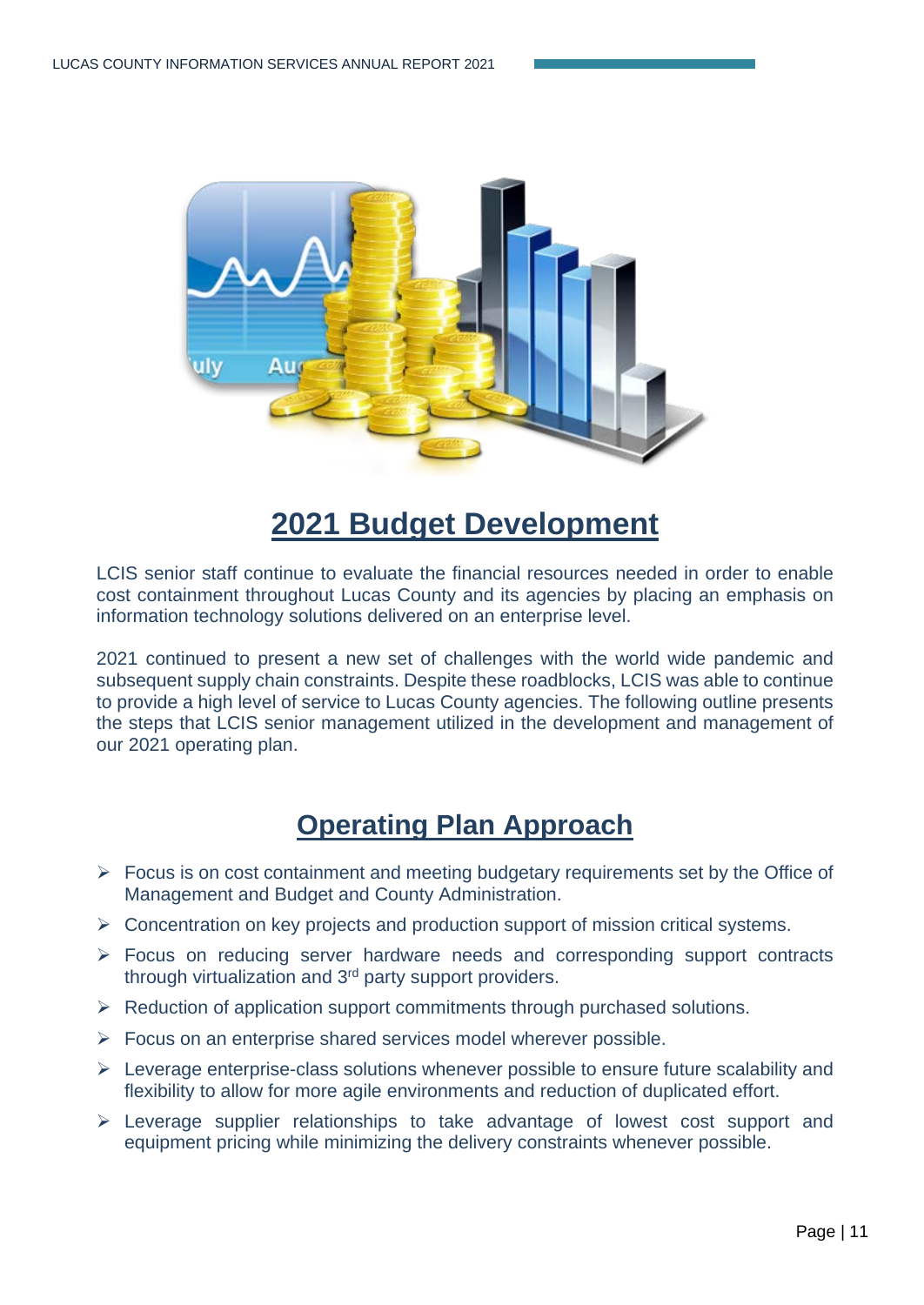# **Lucas County Information Services Operational Budget**

|                                   | 2018        | 2019        | 2020        |
|-----------------------------------|-------------|-------------|-------------|
| <b>Salaries</b>                   | \$1,626,631 | \$1,652,897 | \$1,560,954 |
| <b>Opers</b>                      | \$222,713   | \$231,406   | \$213,228   |
| Fica                              | \$22,280    | \$23,967    | \$21,331    |
| <b>Allowances</b>                 | \$2,820     | \$2,640     | \$136       |
| Allowances - Mileage              |             | \$0         | \$0         |
| <b>Contract Services</b>          | \$196,045   | \$195,225   | \$198,827   |
| <b>Contract Repairs</b>           | \$13,250    | \$10,800    | \$0         |
| <b>Professional Services</b>      | \$650       | \$650       | \$621       |
| Fees                              | \$280       | \$100       | \$0         |
| <b>Supplies</b>                   | \$1,943     | \$2,000     | \$11,250    |
| <b>Office Supplies</b>            | \$2,495     | \$2,000     | \$1,600     |
| Postage                           | \$50        | \$30        | \$24        |
| Gasoline                          | \$100       | \$50        | \$40        |
| <b>Advertising &amp; Printing</b> | \$249       | \$200       | \$160       |
| Copying                           | \$50        | \$0         | \$0         |
| Telecommunications                | \$25,200    | \$27,000    | \$19,200    |
| Training                          | \$9,821     | \$4,550     | \$3,520     |
| Equipment                         | \$0         | \$2,500     | \$1,000     |
| <b>Equipment Parts</b>            | \$1,684     | \$1,000     | \$1,000     |
| Software & Support                | \$570,305   | \$624,760   | \$481,053   |
| <b>Total</b>                      | \$2,696,566 | \$2,781,775 | \$2,513,944 |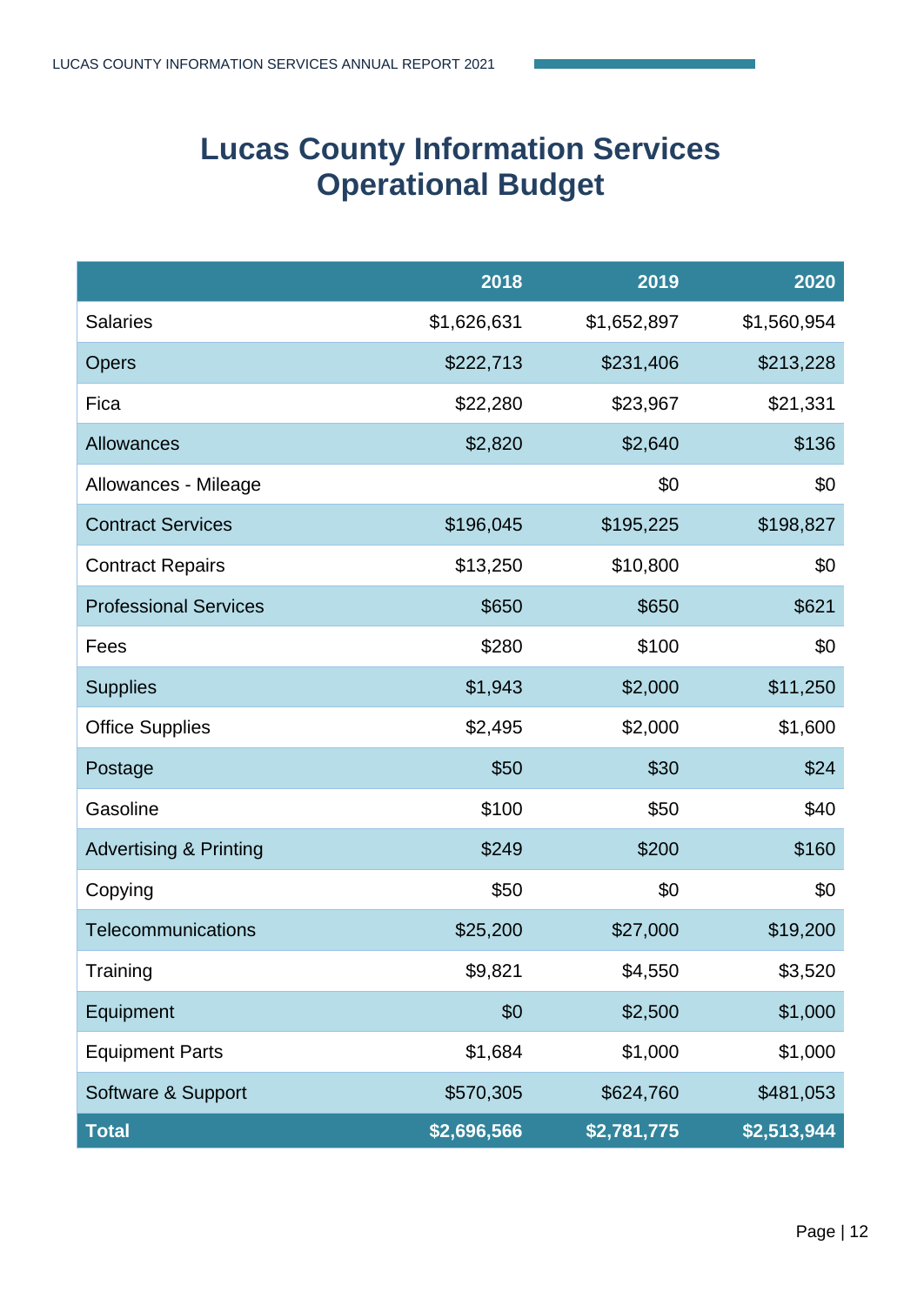# **Lucas County Information Services Operational Expenses**

|                               | 2018        | 2019        | 2020        |
|-------------------------------|-------------|-------------|-------------|
| <b>Salaries</b>               | \$1,626,631 | \$1,680,927 | \$1,560,166 |
| <b>Opers</b>                  | \$222,713   | \$231,714   | \$213,201   |
| Fica                          | \$22,281    | \$23,010    | \$21,291    |
| Allowances                    | \$2,820     | \$1,488     | \$134       |
| Allowances - Mileage          | \$0         | \$19        | \$0         |
| <b>Contract Services</b>      | \$184,394   | \$275,845   | \$198,199   |
| <b>Contract Repairs</b>       | \$8,040     | \$13,815    | \$0         |
| <b>Professional Services</b>  | \$648       | \$650       | \$621       |
| <b>Supplies</b>               | \$2,221     | \$1,627     | \$482       |
| <b>Office Supplies</b>        | \$2,407     | \$2,827     | \$10,000    |
| Postage                       | \$11        | \$12        | \$165       |
| Gasoline                      | \$0         | \$0         | \$0         |
| <b>Advertising / Printing</b> | \$55        | \$55        | \$0         |
| Copying                       | \$0         | \$0         | \$0         |
| Telecommunications            | \$24,927    | \$12,679    | \$14,325    |
| Training                      | \$9,737     | \$5,531     | \$6,497     |
| Fees                          | \$234       | \$40        | \$0         |
| Equipment                     | \$0         | \$50,721    | \$8,736     |
| <b>Equipment Parts</b>        | \$1,683     | \$925       | \$950       |
| Software & Support            | \$569,320   | \$466,005   | \$459,098   |
| <b>Total</b>                  | \$2,678,122 | \$2,767,890 | \$2,493,865 |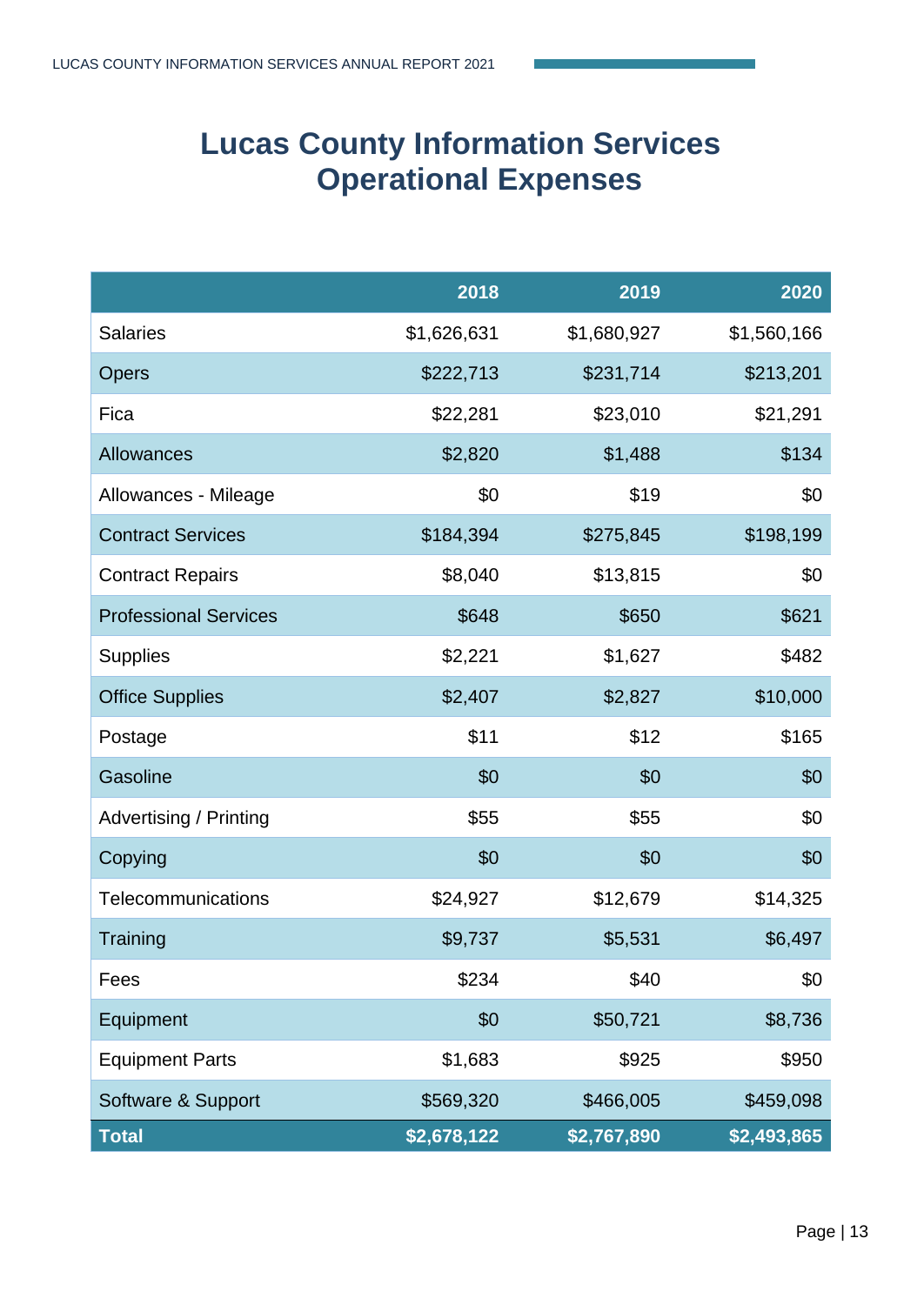# **By The Numbers**



# **2021 Work Orders By Area**

| <b>Work Area</b>                   | <b>Total</b> |
|------------------------------------|--------------|
| Administration                     | 24           |
| <b>End User Support</b>            | 958          |
| Web Site Support                   | 164          |
| <b>HCM (Oracle and PeopleSoft)</b> | 1613         |
| <b>Financials</b>                  | 670          |
| Applications                       | 261          |
| Data Center                        | 88           |
| <b>Networking</b>                  | 3683         |
| <b>Taxation</b>                    | 203          |
| <b>Total</b>                       | 7664         |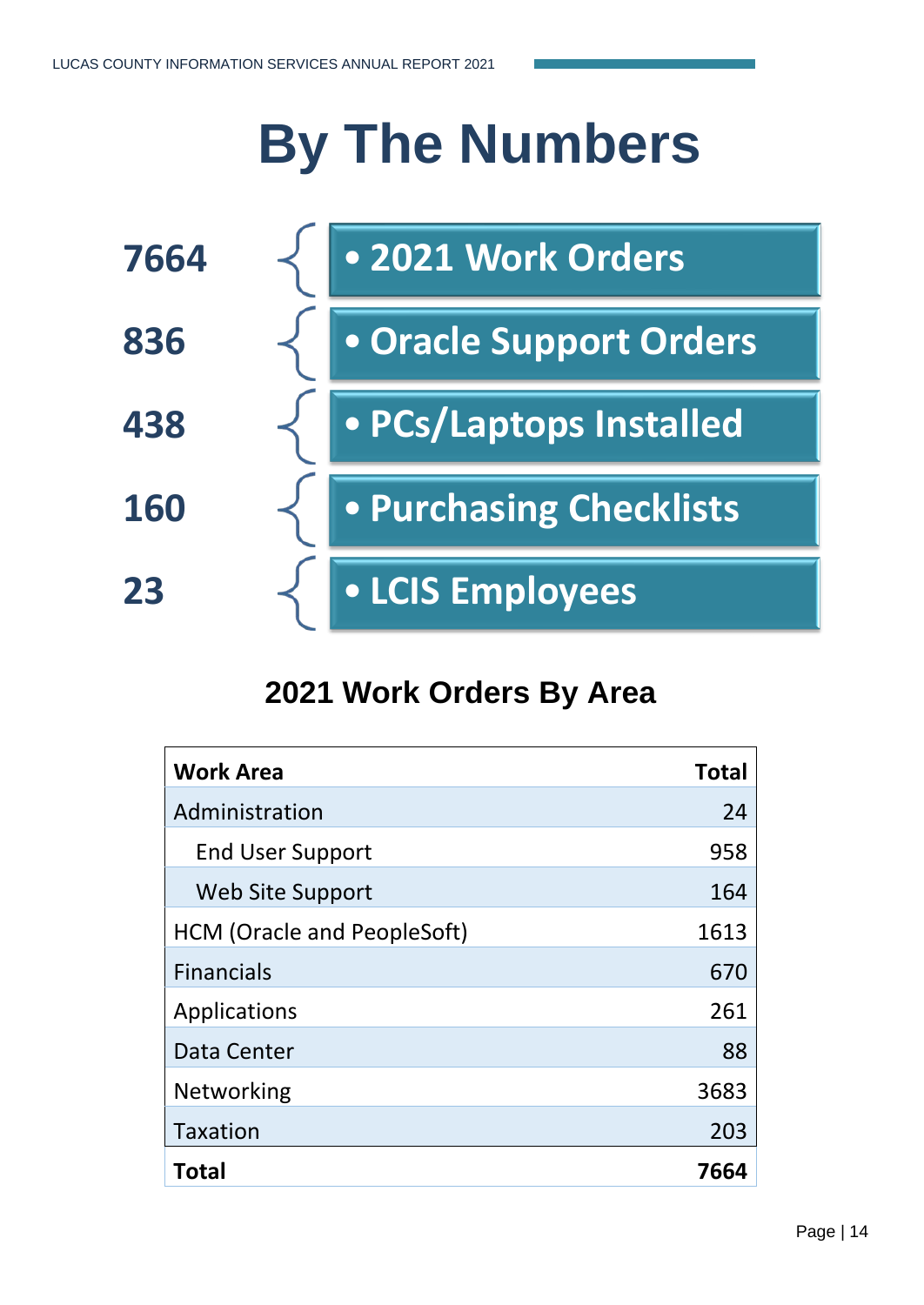# **2021 Work Orders By Agency**

| <b>Agency</b>                               | <b>Hours</b> | <b>Total</b>   |
|---------------------------------------------|--------------|----------------|
| <b>Adult Probation</b>                      | 116.46       | 123            |
| <b>Appeals Court - Sixth District</b>       | 86.33        | 68             |
| Auditor                                     | 2095.85      | 713            |
| <b>Auditor - Real Estate Division</b>       | 1440.22      | 240            |
| Board of Commissioners/Administration       | 220.57       | 130            |
| <b>Board of Developmental Disabilities</b>  | 542.11       | 306            |
| <b>Board of Elections</b>                   | 122.62       | 105            |
| <b>Board of Health</b>                      | 263.24       | 293            |
| <b>Building Regulation</b>                  | 83.26        | 62             |
| <b>Centralized Drug Testing</b>             | 8.94         | 6              |
| <b>Child Support Enforcement Agency</b>     | 22.51        | 32             |
| Children Services Board (CSB)               | 267.97       | 292            |
| <b>Clerk of Courts</b>                      | 853.26       | 214            |
| Coroner                                     | 9.34         | 17             |
| <b>Correctional Treatment Facility</b>      | 125.18       | 100            |
| <b>County Engineer</b>                      | 418.92       | 207            |
| <b>County Jail</b>                          | 4.65         | $\overline{4}$ |
| Court Services, Common Pleas Court          | 605.88       | 385            |
| Diversity, Equity and Inclusion             | 20.99        | 12             |
| Canine Care & Control                       | 162.41       | 108            |
| <b>Domestic Relations Court</b>             | 153.43       | 98             |
| <b>Electronic Monitoring</b>                | 14.37        | 13             |
| <b>Emergency Management Agency</b>          | 4.36         | $\overline{7}$ |
| <b>Emergency Medical Services (EMS)/911</b> | 23.4         | 45             |
| <b>Employee Benefits/Wellness</b>           | 535.22       | 80             |
| <b>Enterprise Support</b>                   | 17131.1      | 452            |
| <b>Facilities</b>                           | 257.37       | 235            |
| <b>Family Council</b>                       | 14.19        | 12             |
| <b>Guardianship Services Board</b>          | 48.23        | 18             |
| <b>Human Resources</b>                      | 103.23       | 244            |
| <b>Information Services</b>                 | 258.11       | 115            |
| Jail/Corrections Center                     | 46.57        | 41             |